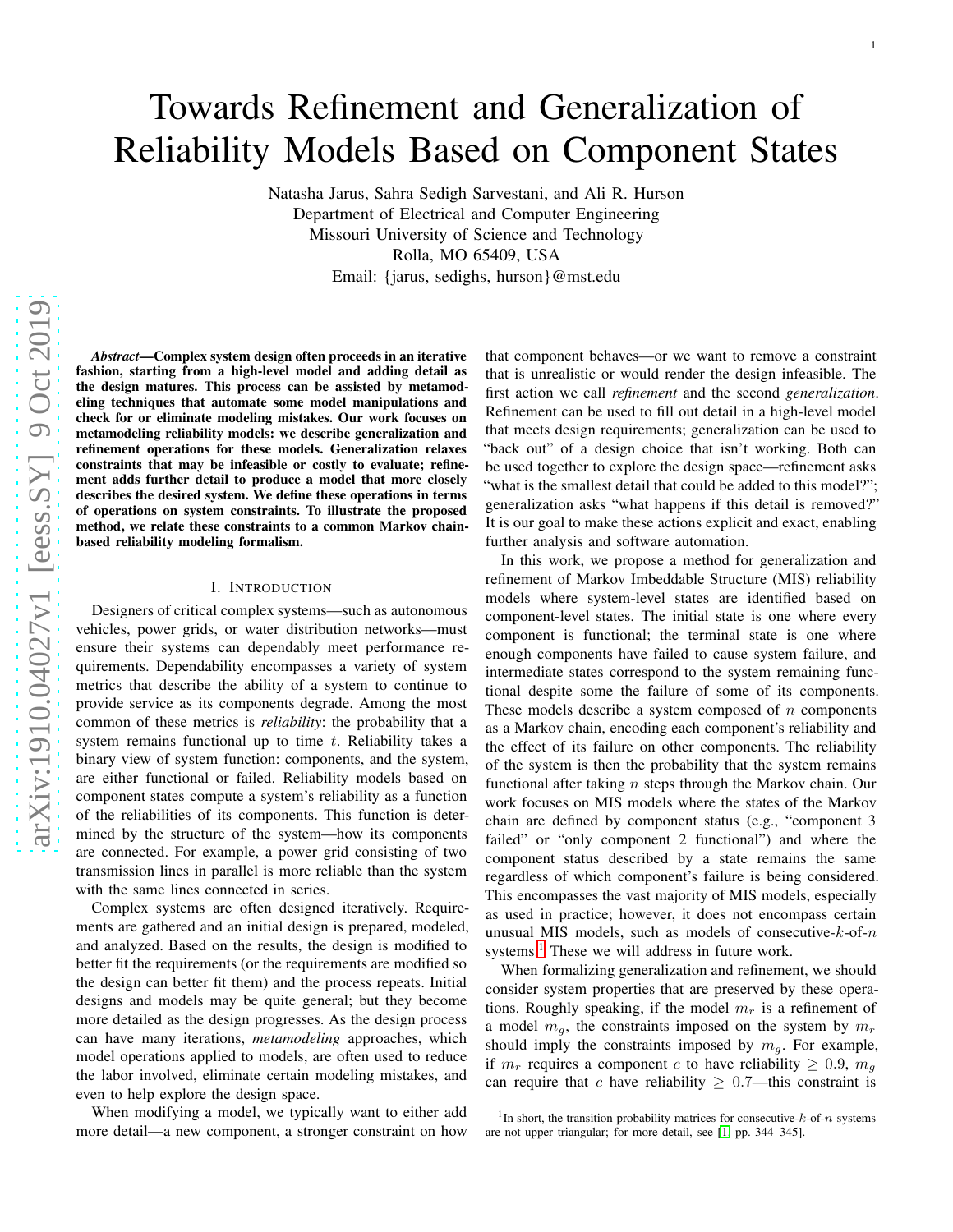strictly weaker than the constraint of  $m_r$ . However,  $m_q$  could not require c to have reliability  $\geq 0.99$ . In other words, a system meeting the requirements of  $m_r$  would provide equal or better reliability than a system meeting  $m_q$ 's requirements alone. If  $m_r$  refines  $m_g$ , then  $m_g$  generalizes  $m_r$ , so we can use the same implication relationship to describe both refinement and generalization. We formally abstract system properties and implication to analyze the soundness of our definitions of generalization and refinement.

Another advantage of describing refinement and generalization in this fashion is that it can be used for model-tomodel transformations as shown in our previous work [\[2\]](#page-6-1). Provided another formalism represents some of the same system properties, we can relate these MIS models to this formalism in a way that lets us soundly convert between the two. Thus, the effort required to develop this formalism enables more than the single application this work discusses.

The rest of this paper is as follows. Section [II](#page-1-0) provides a summary of the theory behind our approach. System constraints, generalization, and refinement are defined in Section [III.](#page-1-1) These operations are connected to MIS models in Section [IV.](#page-5-0) Finally, related work is surveyed in Section [V](#page-6-2) and Section [VI](#page-6-3) presents our conclusions.

#### II. BACKGROUND

<span id="page-1-0"></span>The central theory that underlies the work in this paper has been articulated in our previous work [\[2\]](#page-6-1). Here we recap the results in terms of the goals of this paper.

Our goal is to relate two domains—a domain of MIS models and a domain of system properties—so that if a certain set of properties describe a given system, the model generated from those properties also describes the system. Likewise, if a model describes a system, the properties generated from that model also describe the system. We use this relationship to define generalization and refinement on MIS models based on generalization and refinement of properties.

For our approach, the domains must both be complete lattices  $\mathbb{L} \triangleq (L, \sqsubseteq, \sqcup, \sqcap, \perp, \top)$ . Recall that  $\sqsubseteq$  is a partial order relation; for any subset  $\mathbf{L}' \subseteq \mathbf{L}$ ,  $\Box$   $\mathbf{L}'$  is the least upper bound (*join*) and  $\prod$  *L'* the greatest lower bound (*meet*) of *L'*; and  $\perp$  and  $\top$  are the least and greatest elements of the lattice. For  $\mathbf{L}' = \{l_1, l_2\}$ , we write  $\prod \mathbf{L}'$  as  $l_1 \sqcap l_2$  and  $\prod \mathbf{L}'$  as  $l_1 \sqcup l_2$ .

Suppose we have a complete system properties lattice  $\mathbb{P} \text{rop} \triangleq (\text{Prop}, \Rightarrow, \forall, \wedge, \bot_P, \top_P)$  (see Sec. [III\)](#page-1-1) and a complete MIS model lattice  $MIS \triangleq (MIS, \sqsubseteq, \sqcup, \sqcap, \perp_M, \top_M)$ (see Sec. [IV\)](#page-5-0). We order both domains by *specificity*. Intuitively, properties  $p_1$  are more specific than properties  $p_2$  (i.e.,  $p_1 \nightharpoonup p_2$  if  $p_1$  provides additional information about the system that  $p_2$  does not. Likewise with models: if  $m_1 \sqsubseteq m_2$ ,  $m_1$  may offer more detail about the system; for example,  $m_1$ may divide a component in  $m_2$  into several components with a more complex interrelationship. The meet of two properties  $p_1 \sqcap p_2$  is their logical conjunction; the join  $p_1 \sqcup p_2$  is their disjunction. We will discuss both of these domains in more detail later in the paper.

We use a Galois connection to soundly relate elements of these two domains. A Galois connection between complete lattices is a pair of functions  $\alpha$  and  $\gamma$  with properties similar to, but less strict than, those of an order isomorphism. Informally, Galois connections allow one of the lattices to have "more detail" than the other; they are often used in cases where one lattice is an abstraction of the other.

<span id="page-1-2"></span>**Definition II.1.** A *Galois connection*  $(\mathbb{P}, \alpha, \gamma, \mathbb{M})$  between complete lattices **P** and M is a pair of functions  $\alpha : \mathbb{P} \to \mathbb{M}$ and  $\gamma : \mathbb{M} \to \mathbb{P}$  such that

<span id="page-1-4"></span><span id="page-1-3"></span>(i)  $\forall p \in \mathbb{P}, p \sqsubseteq (\gamma \circ \alpha)(p)$  and

(ii)  $\forall m \in \mathbb{M}, (\alpha \circ \gamma)(m) \sqsubseteq m$ .

α is called the *abstraction function* (or *abstraction operator*); γ is called the *concretization function (operator)*.

Given a Galois connection ( $\mathbb{P}$ rop,  $\alpha$ ,  $\gamma$ , MIS), what do properties [II.1](#page-1-2)[.\(i\)](#page-1-3) and [II.1](#page-1-2)[.\(ii\)](#page-1-4) mean in terms of system properties and MIS models? Property [II.1](#page-1-2)[.\(i\)](#page-1-3) states that for every collection of properties  $p, p \Rightarrow (\gamma \circ \alpha)(p)$ : if we abstract a model from  $p$ , then concretize properties from that model; the result is at worst more general than the properties with which we began. Likewise, property [II.1](#page-1-2)[.\(ii\)](#page-1-4) states that for every MIS model m,  $(\alpha \circ \gamma)(m) \sqsubseteq m$ . Thus, concretizing properties from an MIS model, then abstracting a model from those properties, produces at worst a model more specific than the initial model. (It is often the case that the  $\sqsubseteq$  in [II.1](#page-1-2)[.\(ii\)](#page-1-4) is equality.)

What remains is to relate our domains and the Galois connection between them to a notion of *soundness*. Soundness is a relative property; whether a model or a collection of properties is sound or not depends on the system being modeled. Let  $S \in \mathbf{Sys}$  denote the system we are modeling. We encode soundness by a relation:

<span id="page-1-5"></span>**Definition II.2.** A relation  $R_{\mathbb{L}}$  : Sys  $\rightarrow \mathbb{L}$  between systems and elements of a lattice **L** is a *soundness relation* if

<span id="page-1-7"></span><span id="page-1-6"></span>(i) if  $S R_{\mathbb{L}} l_1$  and  $l_1 \sqsubseteq l_2$ , then  $S R_{\mathbb{L}} l_2$  and

(ii) if  $\mathbf{L}' \subseteq \mathbb{L}$  and  $\forall l \in \mathbf{L}'$ ,  $S R_{\mathbb{L}} l$ , then  $S R_{\mathbb{L}} \cap \mathbf{L}'$ .

We suppose that we have a soundness relation  $R_{\mathbb{P}}$  : Sys  $\rightarrow$ **Prop** such that  $S R_{\mathbb{P}} p$  if and only if the properties in p describe S. Every generalization of a correct collection of properties is sound by property [II.2](#page-1-5)[.\(i\).](#page-1-6) Not every refinement of a collection of properties is necessarily sound—otherwise, every property would be sound for every system. However, if we know several sound properties, property [II.2](#page-1-5)[.\(ii\)](#page-1-7) states that they can be refined to a single sound property that implies all known sound properties.

Given the soundness relation  $R_{\mathbb{P}}$ , we can induce a soundness relation  $R_{\mathbb{M}}$  : Sys  $\rightarrow$  MIS by  $\mathcal{S} R_{\mathbb{M}} m \iff \mathcal{S} R_{\mathbb{P}} \gamma(m)$ . Therefore, if properties  $p_r$  soundly refine  $p_q$ , then  $\alpha(p_r)$ soundly refines  $\alpha(p_q)$ . In short, we need only consider the soundness of refinements in **P**rop; the soundness of our MIS models follows.

#### III. PROPERTIES

<span id="page-1-1"></span>Before we describe refinement and generalization of MIS models, we formalize the constraints they place on system design. The MIS models we consider in this work place three broad constraints on a system: what components are in the system, how reliable each component is, and which components depend on others to remain functional. The properties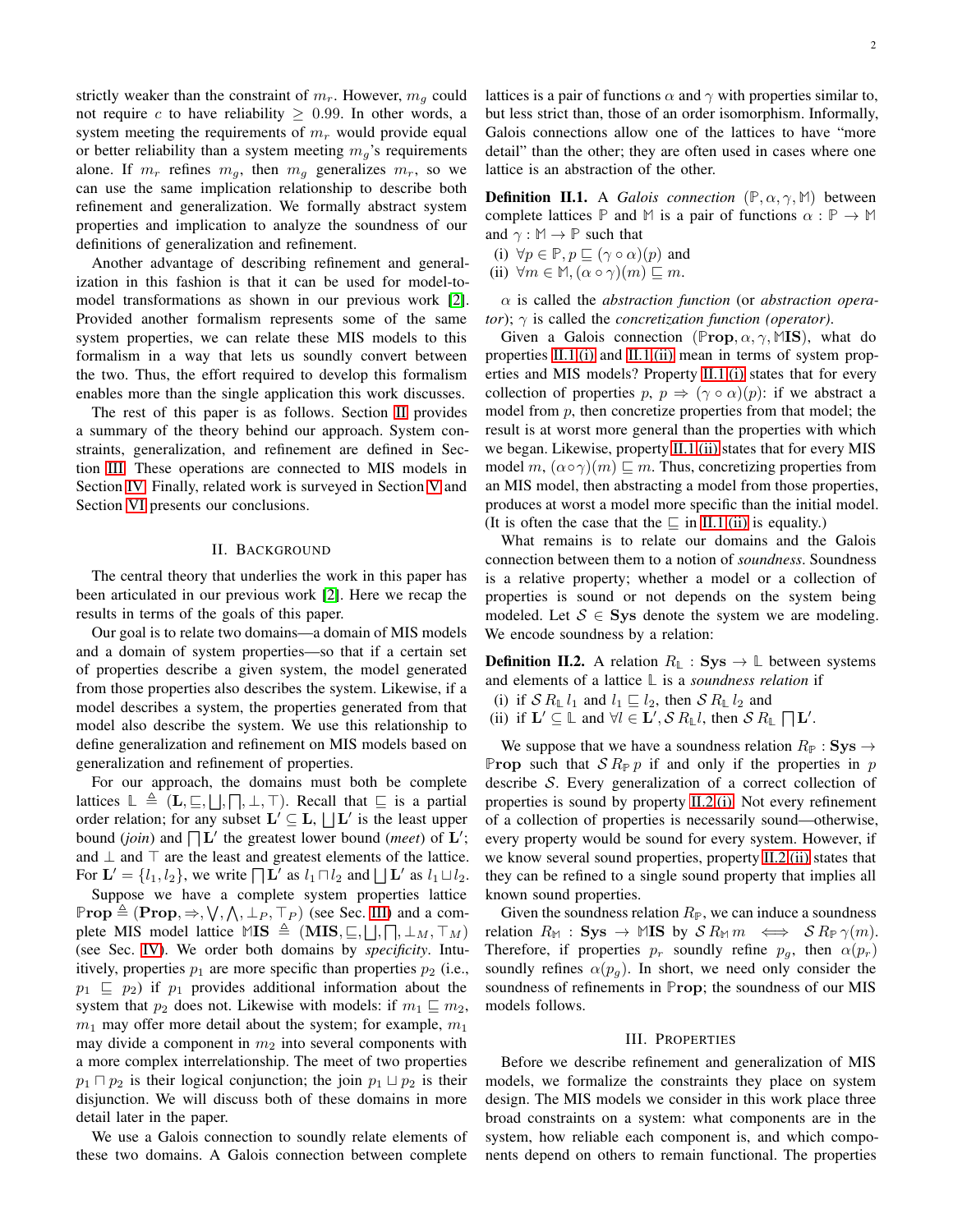domain **P**rop defines these as a lattice, allowing us to relate these properties to MIS models.

As we will need some way to identify components, let Comps  $\triangleq \{c_1, c_2, \dots\}$  be the set of all possible component names.

Each element  $p \in \mathbb{P}$ **rop** is a triplet  $p = (\mathbf{C}, \mathbf{R}, \mathbf{D})$  where

- $C \subseteq \text{Comps}$  is the finite set of names of components in the system (e.g.,  $\{c_1, c_2, c_3\}$ );
- R :  $C \rightarrow [0, 1]$  is a function that specifies a lower bound for the reliability of each component: if the reliability of c is p, then  $R(c) \leq p$ ; and
- $D \subseteq \text{Deps}$  is the finite set of component dependencies, as described in the next section.

For example, a system consisting of two 90% reliable power lines in parallel where the failure of one causes the other to become overloaded and thus fail as well would be described by the properties  $(C = {c_1, c_2}, R(c_1) = R(c_2) = 0.9, D =$  $\{\langle c_1 \leadsto c_2, \mathcal{S} \rangle, \langle c_2 \leadsto c_1, \mathcal{S} \rangle\}.$ 

### *A. Dependencies*

Component dependencies (elements of Deps) are represented by the relation  $\langle \_\leadsto \_\rangle : \mathcal{P}(\mathbf{C}) \to \mathcal{P}(\mathbf{C} \cup \{\mathcal{S}\})^2$  $\langle \_\leadsto \_\rangle : \mathcal{P}(\mathbf{C}) \to \mathcal{P}(\mathbf{C} \cup \{\mathcal{S}\})^2$ . The statement  $\langle \cdots_1 \cdots \cdots \cdots \rangle$  means "the failure of the components in the set  $\cdots$ <sub>1</sub> immediately leads to the failure of the components in  $\cdots$ <sub>2</sub>". Should S appear in  $\cdots$ <sub>2</sub>, the system also fails as a result of the components of  $\cdots$  failing. The components on the left side  $(\cdots)$  are referred to as *causes* and the components on the right  $(\cdot \cdot \cdot_2)$  as *effects*.

These dependencies correspond to state transitions. Suppose we have a system with components  $C = \{c_1, c_2, c_3\}$ . We can represent the state of the components as three-bit strings:  $(111)$  corresponds to the system state where all components are functional,  $(101)$  corresponds to the state where  $c_2$  has failed, etc. A dependency  $\langle c_1 \leadsto \emptyset \rangle$  corresponds to a transition from  $(11)$  to  $(011)$  when  $c_1$  fails—the failure of  $c_1$  does not influence the functionality of other components in the system. Likewise, a dependency  $\langle c_1, c_2 \leadsto c_3, S \rangle$  corresponds to transitions from  $(101)$  to  $(000)$  when  $c_1$  fails and from  $(011)$ to  $(000)$  when  $c_2$  fails; furthermore, in state  $(000)$  the system is considered failed. Sec. [IV](#page-5-0) formalizes this correspondence.

As there are a number of ways to write dependencies, we place some constraints on them to ensure the constraints on the system are consistent with how components fail and fully cover all cases of system behavior. These constraints are split into *equivalences* and *well-formedness (WF) properties*.

*1) Equivalences:* The first equivalence rule states that if a component appears on both sides of  $\rightsquigarrow$ , we can remove it from the right side. The failure of any component trivially causes that component to fail; this rule states that we need not write this fact explicitly: $3$ 

$$
\langle c \cdots_1 \leadsto c \cdots_2 \rangle \equiv \langle c \cdots_1 \leadsto \cdots_2 \rangle. \qquad \text{(Tautology)}
$$

The remaining two equivalences are between sets of dependencies, rather than between two individual dependencies. If

we have two dependencies with the same cause but different effects, we can produce one dependency that represents both by taking the union of their effects:

$$
\left\{ \begin{array}{l} \langle \cdots_1 \leadsto \cdots_2 \rangle \\ \langle \cdots_1 \leadsto \cdots_3 \rangle \end{array} \right\} \equiv \left\{ \langle \cdots_1 \leadsto \cdots_2 \cdots_3 \rangle \right\}. \qquad \text{(Union)}
$$

Finally, a dependency with no causes cannot occur:

<span id="page-2-4"></span>
$$
\{\langle \emptyset \leadsto \cdots \rangle\} \equiv \emptyset. \qquad \text{(Inaction)}
$$

*2) Well-formedness Properties:* The WF properties describe a system-level view of dependencies: what dependencies need to be present in D to make a consistent set of system constraints. First, every component must have a dependency where it is the sole cause of failure (although the effect may be the empty set). These correspond to transitions from the initial  $(1 \cdots 1)$  state:

$$
\forall c \in \mathbf{C}, \exists \langle c \leadsto \dots \rangle \in \mathbf{D}.\tag{Initially}
$$

In addition, at least one sequence of failures must lead to the system failing (otherwise, the system's reliability would be 1 and there would be nothing to model):

$$
\exists \langle \dots_1 \leadsto \mathcal{S} \dots_2 \rangle \in \mathbf{D}.\tag{Termination}
$$

Finally, components cannot recover as a result of the failure of other components. Thus, if components  $\cdots$  cause components  $\cdots$  to fail, any other dependency where  $\cdots$ <sub>1</sub> have failed must also have  $\cdots$ <sub>2</sub> failed.

<span id="page-2-2"></span>
$$
\forall \langle \dots_1 \leadsto \dots_2 \rangle \in \mathbf{D},
$$
  
\n
$$
\forall \langle \dots_1 \dots_3 \leadsto \dots_4 \rangle \in \mathbf{D},
$$
  
\n
$$
\dots_2 \subseteq \dots_3 \cup \dots_4.
$$
  
\n(Monotonicity)

For instance, if we have  $\langle c_1 \leadsto c_2 \rangle$ , [Monotonicity](#page-2-2) would permit the dependencies  $\langle c_1, c_3 \leadsto c_2 \rangle$  and  $\langle c_1, c_2 \leadsto c_3 \rangle$  but forbid  $\langle c_1, c_3 \leadsto \emptyset \rangle$ , as  $c_2$  must always fail when  $c_1$  fails.

*3) Examples:* Before addressing generalization and refinement of properties, we demonstrate a few examples of how dependencies are used to specify system behavior. First, consider the dependencies in the earlier parallel-component example:  $\mathbf{D} = \{ \langle c_1 \leadsto c_2, \mathcal{S} \rangle, \langle c_2 \leadsto c_1, \mathcal{S} \rangle \}.$  In this system, the failure of component  $c_1$  leads to the failure of  $c_2$  and system failure, and vice versa for  $c_2$ . This system has two states,  $(11)$  and  $(00)$ ; the failure of either component causes a transition from the first to the second.

By contrast, a parallel-component system where the two components are independent would be specified by  $D =$  $\{\langle c_1 \leadsto \emptyset \rangle, \langle c_2 \leadsto \emptyset \rangle, \langle c_1, c_2 \leadsto \mathcal{S} \rangle\}.$  This system has all four possible states and all valid transitions between states.

A system with two components in series produces a more interesting "failed" state. These components are independent, as one failing does not cause the other to fail, but both need to be functional for the system to function:  $\mathbf{D} = \{ \langle c_1 \rangle \rangle$  $\mathcal{S}\rangle$ ,  $\langle c_2 \rangle$   $\rightarrow$   $\mathcal{S}\rangle$ . This system also has two states: the initial state  $(1)$  and the failed superstate  $(01)10$ .<sup>[4](#page-2-3)</sup> Once the system has failed, we are no longer interested in its behavior; thus, for this system, we consider  $(00)$  unreachable.

<span id="page-2-0"></span> $^{2}P(S)$  denotes the set of subsets ("powerset") of the set S.

<span id="page-2-1"></span> $3A$  note on notation:  $c \cdots$ <sub>1</sub> refers to a set containing the component c and the components of the set  $\cdots$ 1.

<span id="page-2-3"></span><sup>&</sup>lt;sup>4</sup>MIS modeling requires a single "failed" system (super)state; we leave unification of functional states into superstates for future work.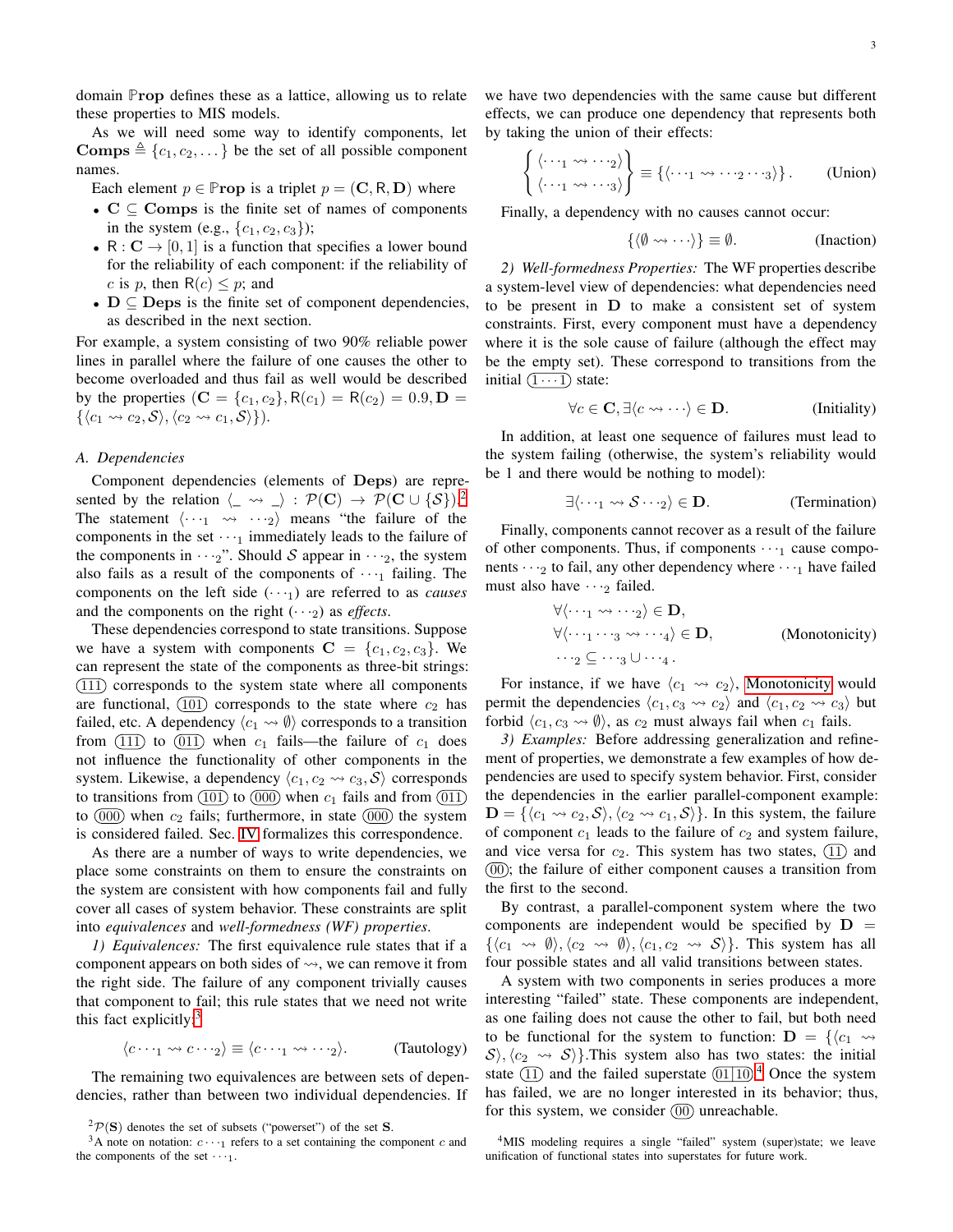# *B. Generalization*

Now that we have described the elements of **P**rop, we can describe how to generalize them. The goal of generalizing an element of **P**rop is to produce an element of **P**rop that relaxes the constraints of the first element but does not contradict it. Understanding how constraints can be generalized allows us to order **P**rop by generalization.

*1) One-step generalizations of dependencies:* For a given reliability model, one way to generalize dependencies is to lower the constraint on a component's reliability: a more reliable component can always be substituted for a less reliable one. We can relax the reliability of a component, c, to a lower constraint  $r < R(c)$  by

$$
\begin{aligned}\n\text{relax\_rel}_{(\mathbf{C}, \mathbf{R}, \mathbf{D})}[\_, \_]: \mathbf{C} \to [0, 1] \to \mathbb{P}\mathbf{rop} \\
\text{relax\_rel}_{(\mathbf{C}, \mathbf{R}, \mathbf{D})}[c, r] &\triangleq (\mathbf{C}, \mathbf{R}', \mathbf{D})\n\end{aligned} \tag{1}
$$

where

$$
\mathsf{R}'(c') \triangleq \begin{cases} r & \text{if } c = c' \\ \mathsf{R}(c) & \text{otherwise.} \end{cases}
$$
 (1.1)

The other means of generalizing system constraints is to generalize component dependencies. We begin by considering the smallest actions we can take that generalize system dependencies while maintaining the WF properties. There are two possible operations: merging two components and adding a new dependency  $\langle \cdots \leadsto c \rangle$  among existing components. Both of these operations take one element of **P**rop and infer another.

Two distinct components  $c_1$  and  $c_2$  can be merged into a single component  $c_m$  (where the name  $c_m$  does not already appear in  $C \setminus \{c_1, c_2\}$  by replacing every instance of  $c_1$  and  $c_2$  with  $c_m$ :

$$
merge_{(\mathbf{C},\mathbf{R},\mathbf{D})}[..., \to \_]: \mathbf{C} \to \mathbf{C} \to \mathbf{Comps} \to \mathbb{Prop}
$$
  

$$
merge_{(\mathbf{C},\mathbf{R},\mathbf{D})}[c_1, c_2 \to c_m] \triangleq (\mathbf{C}', \mathbf{R}', \mathbf{D}')
$$
 (2)

where

$$
\mathbf{C}' \triangleq \{c_m\} \cup \mathbf{C} \setminus \{c_1, c_2\} \tag{2.1}
$$

$$
R'(c) \triangleq \begin{cases} \min(R(c_1), R(c_2)) & \text{if } c = c_m, \\ R(c) & \text{otherwise.} \end{cases}
$$
 (2.2)

$$
\mathbf{D}' \triangleq \{ \langle m(\mathbf{c}) \leadsto m(\mathbf{e}) \rangle \mid \langle \mathbf{c} \leadsto \mathbf{e} \rangle \in \mathbf{D} \}
$$
 (2.3)

$$
m(\mathbf{c}) \triangleq \begin{cases} \{c_m\} \cup \mathbf{c} \setminus \{c_1, c_2\} & \text{if } c_1 \in \mathbf{c} \vee c_2 \in \mathbf{c}, \\ \mathbf{c} & \text{otherwise.} \end{cases} (2.4)
$$

When defining a generalization, we should ensure that it only relaxes constraints. Thus, when choosing the reliability bound  $R'(c_m)$  of the merged component, we must pick the least restrictive choice  $min(R(c_1), R(c_2))$ . Effectively, this choice performs two generalizations: first, we relax the tighter of the reliability bounds of  $c_1$  and  $c_2$  by setting  $R(c_1) = R(c_2)$ , then we merge  $c_1$  and  $c_2$  into one component.

The other possible generalization is adding a dependency among existing components. This may seem counterintuitive; however, it is a stronger claim to say that a component is independent of another—the fewer dependencies a system has, the more reliable it is. Adding a dependency from a nonempty

set of components c to a component  $e \notin c$  means that whenever the components in c cause a failure,  $e$  is amongst the effects. As all the components in  $c$  and  $e$  are in  $C$  already, we need only modify the dependencies:

$$
add\_dep_{(\mathbf{C}, \mathbf{R}, \mathbf{D})}[\_ \rightsquigarrow \_] : \mathcal{P}(\mathbf{C}) \to \mathbf{C} \to \mathbb{P}\mathbf{rop}
$$
  
add\\_dep\_{(\mathbf{C}, \mathbf{R}, \mathbf{D})}[\mathbf{c} \leadsto e] \triangleq (\mathbf{C}, \mathbf{R}, \mathbf{D}') \tag{3}

where

<span id="page-3-0"></span>
$$
\mathbf{D}' \triangleq \{ a(\langle \mathbf{c}' \leadsto \mathbf{e}' \rangle) \mid \langle \mathbf{c}' \leadsto \mathbf{e}' \rangle \in \mathbf{D} \} \tag{3.1}
$$

$$
\bigcup \{ \langle \mathbf{c} \leadsto \mathbf{u} \cup \{e\} \rangle \}
$$

$$
a(\langle \mathbf{c}' \leadsto \mathbf{e}' \rangle) \triangleq \begin{cases} \langle \mathbf{c}' \setminus \{e\} \leadsto \mathbf{e}' \cup \{e\} \rangle & \text{if } \mathbf{c} \subseteq \mathbf{c}',\\ \langle \mathbf{c}' \leadsto \mathbf{e}' \rangle & \text{otherwise.} \end{cases}
$$
 (3.2)  

$$
\mathbf{u} \triangleq \bigcup \{ \mathbf{e}' \mid \langle \mathbf{c}' \leadsto \mathbf{e}' \rangle \in \mathbf{D} \text{ where } \mathbf{c}' \subseteq \mathbf{c} \}
$$
 (3.3)

For an example of the effect of generalization operations on a system, consider a system with three independent components:

$$
p = (\mathbf{C} = \{c_1, c_2, c_3\}, \mathsf{R}(\_) = 0.9, \mathbf{D} = \{\langle c_1 \leadsto \emptyset \rangle, \langle c_2 \leadsto \emptyset \rangle, \langle c_3 \leadsto \emptyset \rangle, \\ \langle c_1, c_2, c_3 \leadsto \mathcal{S} \rangle \}
$$

Introducing a dependency  $\langle c_1, c_2 \leadsto c_3 \rangle$  results in the following system:

$$
p' = \text{add\_dep}_p[c_1, c_2 \rightsquigarrow c_3]
$$
  
=  $(\mathbf{C}' = \{c_1, c_2, c_3\}, \mathbf{R}'(\_) = 0.9, \mathbf{D}' = \{\langle c_1 \leadsto \emptyset \rangle, \langle c_2 \leadsto \emptyset \rangle, \langle c_3 \leadsto \emptyset \rangle, \langle c_1, c_2 \leadsto c_3 \rangle^{\dagger}, \langle c_1, c_2 \leadsto c_3, \mathcal{S} \rangle^{\dagger}\} \equiv \langle c_1, c_2 \leadsto c_3, \mathcal{S} \rangle$ 

Of note: the dependency marked  $\dagger$  is the new dependency added by add\_dep and the dependency marked  $\frac{1}{x}$  is the result of the first substitution rule in [\(3.2\)](#page-3-0). Both rules reduce to one via the [Union](#page-2-4) property.

*2) Multi-step generalization of dependencies:* The example of the previous section illustrates the process by which successive generalization steps are applied to system properties. To describe this more formally, let G be the set of all generalization operations and G<sup>∗</sup> be the set of finite sequences of elements of G. We define the act of applying a sequence of generalizations to an element of properties,  $\llbracket \_\ \rrbracket(\_) : \mathbf{G}^* \to \mathbb{P}$ **rop**  $\to \mathbb{P}$ **rop**, by

$$
[\![g]\!](p) \triangleq \begin{cases} p & \text{if } g = () \\ [\![gs]\!](g_p') & \text{if } g = (g', gs). \end{cases} \tag{4}
$$

With the ability to apply a sequence of generalizations, we now turn to the task of ordering elements of **P**rop.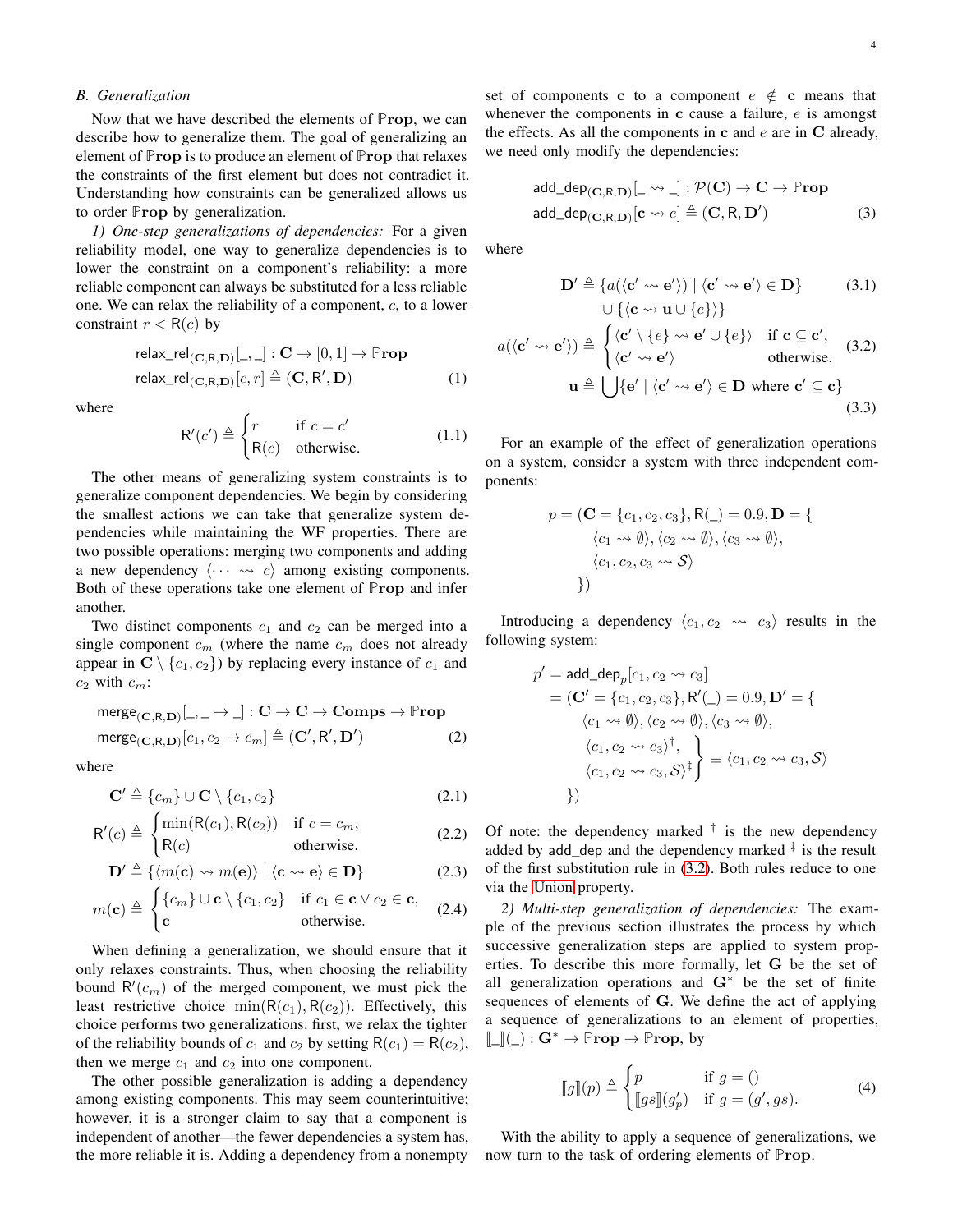*3) Generalization as a partial order:* To form a partial order on **P**rop using these generalization operations, we say that if  $p_g$  generalizes  $p_r$ , there exists some sequence of generalizations that witnesses that fact:

**Definition III.1.**  $p_g = \in \mathbb{P}$ **rop** *generalizes*  $p_r \in \mathbb{P}$ **rop**, written  $p_r \sqsubseteq p_g$ , if  $\exists g \in \mathbf{G}^*, [g](p_r) = p_g$ .

**Theorem III.1.**  $\sqsubseteq$  *forms a partial order on* **Prop.** 

#### *C. Refinement*

In addition to generalization of constraints, we are interested in refining them: adding new constraints or increasing the strictness of existing ones. Refinements are dual to generalizations, so for each generalization we expect a corresponding refinement.

*1) One-step Refinements:* Corresponding to relax\_rel we have tighten rel which raises the bound on the reliability of component c to a higher constraint  $r > R(c)$ :

$$
\begin{aligned}\n\text{tighten\_rel}_{(\mathbf{C}, \mathbf{R}, \mathbf{D})}[\_, \_]: \mathbf{C} \to [0, 1] \to \mathbb{P}\mathbf{rop} \\
\text{tighten\_rel}_{(\mathbf{C}, \mathbf{R}, \mathbf{D})}[c, r] \triangleq (\mathbf{C}, \mathbf{R}', \mathbf{D})\n\end{aligned} \tag{5}
$$

where

$$
R'(c') \triangleq \begin{cases} r & \text{if } c = c' \\ R(c') & \text{otherwise} \end{cases}
$$
 (5.1)

To undo a merge, we split one component,  $c_m$ , into two,  $c_1$  and  $c_2$  (where  $c_1, c_2 \notin \mathbf{C} \setminus \{c\}$ ). When splitting two components, we make each fully dependent on the other, as that is the most general set of constraints we can generate. In other words, the result of split<sub>p</sub> $[c_m \rightarrow c_1, c_2]$  is the maximal element of the set  $\{q \in \mathbb{P} \text{rop } \mid p = \text{merge}_q[c_1, c_2 \to c_m] \}.$ 

$$
split_{\substack{\mathbf{CD} \\ \mathbf{split}_{\substack{\mathbf{CD} \\ \mathbf{CD}}} [c_{m}, \mathbf{D})} [L \rightarrow L, L] : \mathbf{C} \rightarrow \mathbf{Comps} \rightarrow \mathbf{Comps} \rightarrow \mathbb{P}\mathbf{rop}
$$

where

$$
\mathbf{C}' \triangleq \{c_1, c_2\} \cup \mathbf{C} \setminus \{c_m\} \tag{6.1}
$$

$$
\mathsf{R}'(c) \triangleq \begin{cases} \mathsf{R}(c_m) & \text{if } c = c_1 \lor c = c_2, \\ \mathsf{R}(c) & \text{otherwise.} \end{cases} \tag{6.2}
$$

$$
\mathbf{D}' \triangleq \bigcup \{ s((\mathbf{c} \leadsto \mathbf{e})) \mid \langle \mathbf{c} \leadsto \mathbf{e} \rangle \in \mathbf{D} \}
$$
(6.3)

$$
s(\langle \mathbf{c} \leadsto \mathbf{e} \rangle) \triangleq \begin{cases} \left\{ \begin{matrix} \langle \{c_1, c_2\} \cup \mathbf{c}' \leadsto \mathbf{e} \rangle \\ \langle \{c_1\} \cup \mathbf{c}' \leadsto \mathbf{e} \cup \{c_2\} \rangle \\ \langle \{c_2\} \cup \mathbf{c}' \leadsto \mathbf{e} \cup \{c_1\} \rangle \\ \langle \mathbf{c} \leadsto \mathbf{e}' \cup \{c_1, c_2\} \rangle \\ \langle \mathbf{c} \leadsto \mathbf{e}' \cup \{c_1\} \rangle \\ \langle \mathbf{c} \leadsto \mathbf{e}' \cup \{c_2\} \rangle \end{matrix} \right) & \text{if } c_m \in \mathbf{c} \\ \left\{ \begin{matrix} \langle \mathbf{c} \leadsto \mathbf{e}' \cup \{c_1\} \rangle \\ \langle \mathbf{c} \leadsto \mathbf{e}' \cup \{c_2\} \rangle \\ \langle \mathbf{c} \leadsto \mathbf{e} \rangle \end{matrix} \right\} & \text{otherwise.} \end{cases}
$$

$$
\mathbf{c}' \triangleq \mathbf{c} \setminus \{c_m\} \tag{6.5}
$$

$$
\mathbf{e}' \triangleq \mathbf{e} \setminus \{c_m\} \tag{6.6}
$$

Finally, remove\_dep corresponds to undoing an add\_dep operation. Adding a dependency  $\langle \cdots \rangle$   $\leftrightarrow$  e) states that e depends on all of  $\cdots$ <sub>1</sub> and therefore every dependency containing  $\cdots$ <sub>1</sub> is rewritten to preserve [Monotonicity.](#page-2-2) Removing a dependency

 $\langle \cdots \rangle$  e) states that *e* is *independent* of all components in  $\cdots$ <sub>1</sub>, so every dependency whose causes are contained in  $\cdots$ <sub>1</sub> is rewritten.

$$
\begin{aligned}\n\text{remove\_dep}_{(\mathbf{C}, \mathbf{R}, \mathbf{D})}[\_ &\leadsto \_]: \mathcal{P}(\mathbf{C}) \to \mathbf{C} \to \mathbb{P}\mathbf{rop} \\
\text{remove\_dep}_{(\mathbf{C}, \mathbf{R}, \mathbf{D})}[\mathbf{c} \leadsto e] \triangleq (\mathbf{C}, \mathbf{R}, \mathbf{D}')\n\end{aligned} \tag{7}
$$

where

$$
\mathbf{D}' \triangleq \{r(\langle \mathbf{c}' \leadsto \mathbf{e}' \rangle) \mid \langle \mathbf{c}' \leadsto \mathbf{e}' \rangle \in \mathbf{D}\}\qquad(7.1)
$$

$$
r(\langle \mathbf{c'} \leadsto \mathbf{e'} \rangle) \triangleq \begin{cases} \langle \mathbf{c'} \leadsto \mathbf{e'} \setminus \{e\} \rangle & \text{if } \mathbf{c'} \subseteq \mathbf{c}, \\ \langle \mathbf{c'} \leadsto \mathbf{e'} \rangle & \text{otherwise.} \end{cases}
$$
(7.2)

*2) Multi-step Refinements:* As with generalizations, let R be the set of all refinement operations and  $\mathbb{R}^*$  be the set of all sequences of refinements. We abuse notation slightly to define application of a sequence of refinements using the same notation: for  $rs \in \mathbf{R}^*$ ,  $[rs](p)$  is the result of applying that sequence of refinements to some system properties  $p$ .

*3) Refinement as the dual of generalization:* Each generalization operation and its corresponding refinement are not necessarily inverses, as most generalization operations map several elements of **P**rop to the same more general system (i.e., they are not injective). Thus, we do not have that  $\forall g \in \mathbf{G}$ , if  $q = [q](p)$  then  $\exists r \in \mathbf{R}, p = [r](q)$ . However, we can show the opposite: if  $q = [r](p)$ , then p *covers* q: there is no r such that  $q \sqsubset r \sqsubset p$ .

Furthermore, the refinement operations form a dual order to the order defined by generalization:

**Theorem III.2.**  $\forall p_r, p_q \in \mathbb{P}$ **rop**,  $p_r \sqsubseteq p_q$  *if and only if* ∃*rs* ∈  $\mathbf{R}^*, p_r = [\![rs]\!](p_g).$ 

As such,  $p_r$  *refines*  $p_q$  if  $p_q \supseteq p_r$ , or, equivalently,  $p_r \supseteq p_q$ .

# *D. The Properties Lattice*

To be able to use a Galois connection to relate our notions of generalization and refinement to MIS models, we must define **P**rop as a lattice. As such, we need to define top and bottom elements of **P**rop, least upper bounds (or *joins*), and greatest lower bounds (*meets*).[5](#page-4-0)

The top element of **P**rop is the one-element system with unconstrained component reliability:

$$
\top \triangleq (\{c\}, \mathsf{R}(c) = 0, \{\langle c \leadsto \mathcal{S} \rangle\}).\tag{8}
$$

Any other one-element system constrains component reliability and thus can be generalized to  $\top$  by relax\_rel. Removing the one dependency results in a system that does not meet the WF properties, and no further dependencies can be added without adding another component. Finally, given  $p \in \mathbb{P}$ **rop**, we can show  $p \subseteq \top$  by repeatedly merging components in p until the result has one component, then relaxing that component's reliability bound, if necessary.

The bottom element of **P**rop is a special element which corresponds to an "overdetermined" system—one where the constraints are contradictory. We do not concern ourselves with its representation, but simply define it as the element  $\bot \in \mathbb{P}$ **rop** such that  $\forall p, \bot \sqsubseteq p$ .

<span id="page-4-0"></span><sup>5</sup>Discussion of meets and joins is omitted for lack of space.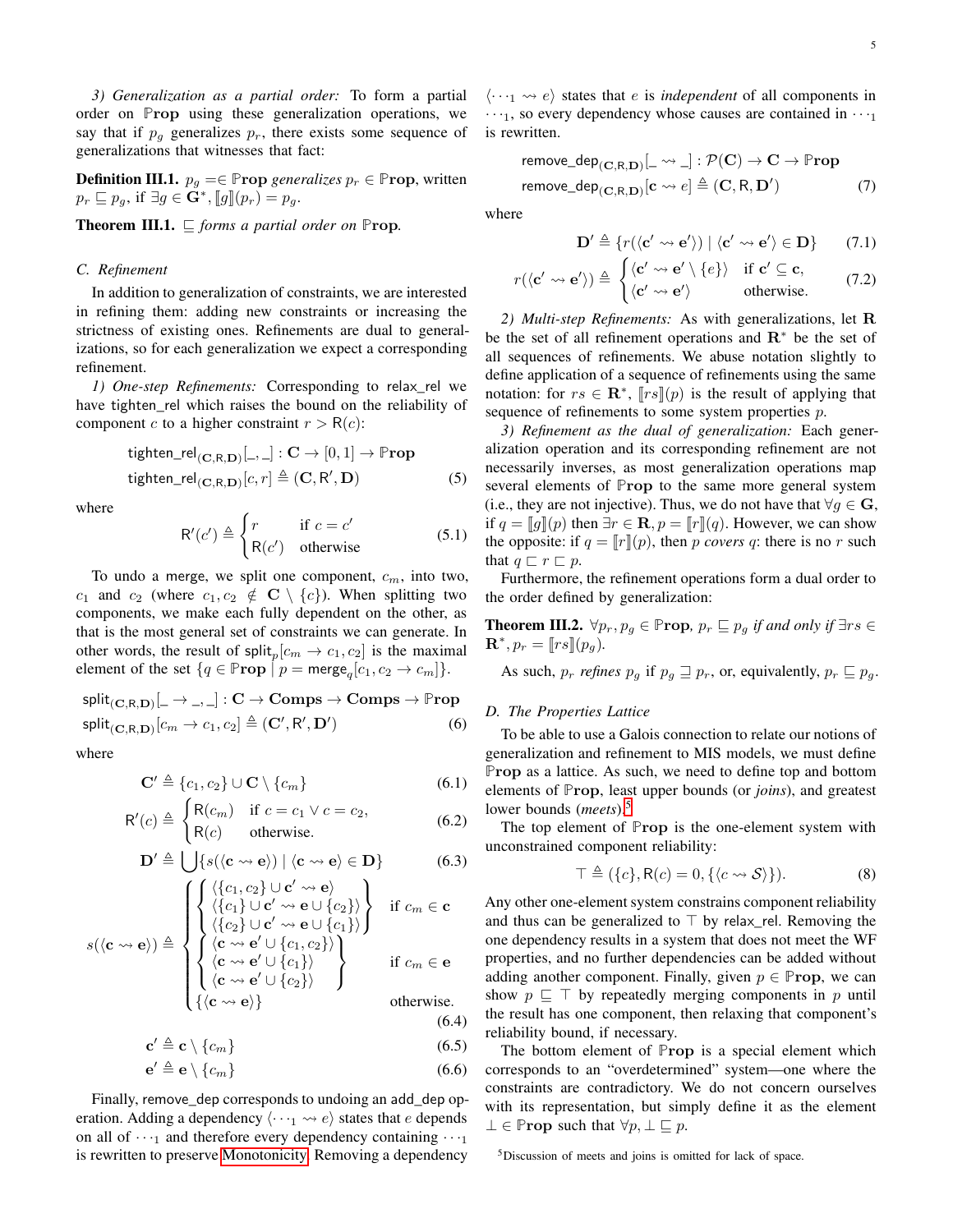# IV. MIS MODELS

<span id="page-5-0"></span>Markov Imbeddable Structure models are one approach to deriving a system's reliability from the reliability of its components. These models consist of states and transitions between states caused by the failure of components. The reliability of the system is determined by computing the probability of the system not reaching the "failed" state after considering the effect of each component.

This paper considers MIS models where the states are defined by the components functional in that state; e.g.,  $(1101)$ corresponds to the state of a 4-component system where components 1, 2, and 4 are functional and component 3 has failed. Components cannot repair themselves, so every transition is either from one state to that same state or from one state to a state with more failed components. The *failed* state is absorbing—once the system fails, we are no longer interested in its behavior.

These transitions are usually represented in the form of transition probability matrices (TPMs)  $T_i$ , one for each component. As the system always starts in the fully functional state, the initial state probability vector is  $\Pi_0 \triangleq [1, 0, \ldots]$ . Another vector  $u \triangleq [1, \ldots, 0]$  defines which states are considered functional. The system reliability is given by the product of the initial state probabilities, the TPMs, and the  $u$  vector:

$$
\mathsf{R}(\mathcal{S}) \triangleq \Pi_0^T * T_1 * T_2 * \cdots * T_n * u \tag{9}
$$

As an example, consider the system with two components in series where  $R(c_1) = R(c_2) = p = 1 - q$ . The TPM for both components is given by

$$
T_1 = T_2 = \begin{pmatrix} p & q \\ 0 & 1 \end{pmatrix}
$$

and the resulting system reliability is

$$
R(S) = \Pi_0^T * T_1 * T_2 * u = p^2
$$

#### *A. Abstraction and Concretization*

To apply our formalization of refinement and generalization to MIS models, we need to connect our properties domain **P**rop to MIS models. We achieve this by an *abstraction* operator which converts system constraints to MIS models and a *concretization* operator which derives constraints from MIS models.

To abstract an MIS model from  $(C, R, D) \in \mathbb{P}$ **rop**, for each  $c_i \in \mathbf{C}$  let  $p_i = 1 - q_i = \mathsf{R}(c_i)$  be its reliability and let  $T_i$  be its TPM. Let  $n = |C|$  be the number of components in the system. Then, begin with the initial fully-functional state  $(1 \cdots 1)$ . For each dependency  $\langle c_i \leadsto e \rangle \in \mathbf{D}$ , insert a transition from  $(1 \cdots 1)$  to  $(1 \cdots 1)$  with probability  $p_i$  in  $T_i$  and a transition from  $(1 \cdots 1)$  to the state where all components except  $c_i$  and those in e are functional with probability  $q_i$ in  $T_i$ . If  $S \in \mathbf{e}$ , then mark that state as "failed". For each non-"failed" state added in the previous step, let s be the components functional in that state and let  $f = C \setminus s$  be the set of failed components. For each component  $c_i \in \mathbf{s}$ , select the dependency  $\langle \mathbf{c} \leadsto \mathbf{e} \rangle \in \mathbf{D}$  where  $c_i \in \mathbf{c}$  and  $\mathbf{c}$  is the largest set such that  $c \subset f$ . Insert transitions from  $\circled{s}$  to  $\circled{s}$ with probability  $p_i$  and from  $\circledS$  to  $\circledast$  with probability  $q_i$  into  $T_i$ . For each component  $c_i \in \mathbf{f}$ , insert a transition from  $\mathbf{s}$  to  $\mathbf{s}$  with probability 1 into  $T_i$ . Repeat this step until there are no more non-failed states to consider.

Concretizing properties from an MIS model proceeds in an analogous fashion. For each  $T_i$  create a component  $c_i$  and set  $R(c_i) = p_i$ . For each  $c_i$ , first let s' be the set of components functional after  $c_i$  fails from the initial  $(1 \cdots 1)$  state and add a dependency  $\langle c_i \leadsto \mathbf{C} \setminus \mathbf{s'} \rangle$  to **D**. Then consider all transitions in  $T_i$  from state s to state s' where  $s' \subset s$ . Let  $f \triangleq s \setminus s' \setminus s'$  ${c_i}$  be the set of components that also fail as a result of the failure of  $c_i$ . Take  $\langle \mathbf{c} \leadsto \mathbf{e} \rangle \in \mathbf{D}$  where  $c_i \in \mathbf{c}$  and  $\mathbf{c}$  is the largest set such that  $c \subset (C \setminus s)$ . If  $e \neq f$ , add a dependency  $\langle \mathbf{C} \setminus \mathbf{s} \setminus \{c_i\} \leadsto \mathbf{f} \rangle.$ 

# *B. Examples*

As an example of the power of this approach, let us refine a 2-of-3 system from ⊤. Our starting system is

$$
\top = (\{c_1\}, \mathsf{R}(c_1) = 0, \{\langle c_1 \leadsto \mathcal{S} \rangle\}).
$$

If we refine  $c_1$ 's reliability to p by  $s_1 = \text{tighten\_rel}_{\top}[c_1, p],$ the resulting system has reliability  $R(S) = p$ .

First, we create another component via  $s_2 = \text{split}_{s_1}[c_1 \rightarrow$  $c_1, c_2$ , we get the following system:

$$
s_2 = (\{c_1, c_2\}, \mathsf{R}(c_1) = \mathsf{R}(c_2) = p, \{ \langle c_1 \leadsto c_2, \mathcal{S} \rangle, \langle c_2 \leadsto c_1, \mathcal{S} \rangle \langle c_1, c_2 \leadsto \mathcal{S} \rangle \}
$$

This gives  $R(S) = p^2$  as we now take two steps through the Markov chain.

We can avoid adding excessive dependencies later by removing two, making  $c_1$  independent:  $s_3$  = remove\_dep<sub>s2</sub> [ $c_1 \rightsquigarrow$  $c_2, \mathcal{S}$ .

$$
s_3 = (\{c_1, c_2\}, \mathsf{R}(c_1) = \mathsf{R}(c_2) = p, \{ \langle c_1 \leadsto \emptyset \rangle, \langle c_2 \leadsto c_1, \mathcal{S} \rangle \langle c_1, c_2 \leadsto \mathcal{S} \rangle \}
$$

Removing these dependencies adds a new state to the Markov chain:

$$
c_1, c_2: p \in \underbrace{(11)}_{c_1: q} \xrightarrow{c_2: q} \underbrace{(00)}_{c_2: q} \triangleright c_1, c_2: 1
$$
  

$$
\underbrace{c_1: 1}_{c_2: p} \underbrace{(00)}_{c_2: q}
$$

This gives  $R(S) = p^2 + pq$ —either both components remain functional, or  $c_1$  fails and  $c_2$  remains functional.

Next, we introduce  $c_3$  by  $s_4 = \text{split}_{s_3}[c_2 \to c_2, c_3]$ .

$$
s_4 = (\{c_1, c_2, c_3\}, \mathsf{R}(c_1) = \mathsf{R}(c_2) = \mathsf{R}(c_3) = p, \{ \langle c_1 \leadsto \emptyset \rangle, \langle c_2 \leadsto c_1, c_3, \mathcal{S} \rangle, \langle c_3 \leadsto c_1, c_2, \mathcal{S} \rangle \}
$$

$$
\langle c_1, c_2 \leadsto \mathcal{S} \rangle, \langle c_1, c_3 \leadsto c_2, \mathcal{S} \rangle, \langle c_2, c_3 \leadsto c_1, \mathcal{S} \rangle \}
$$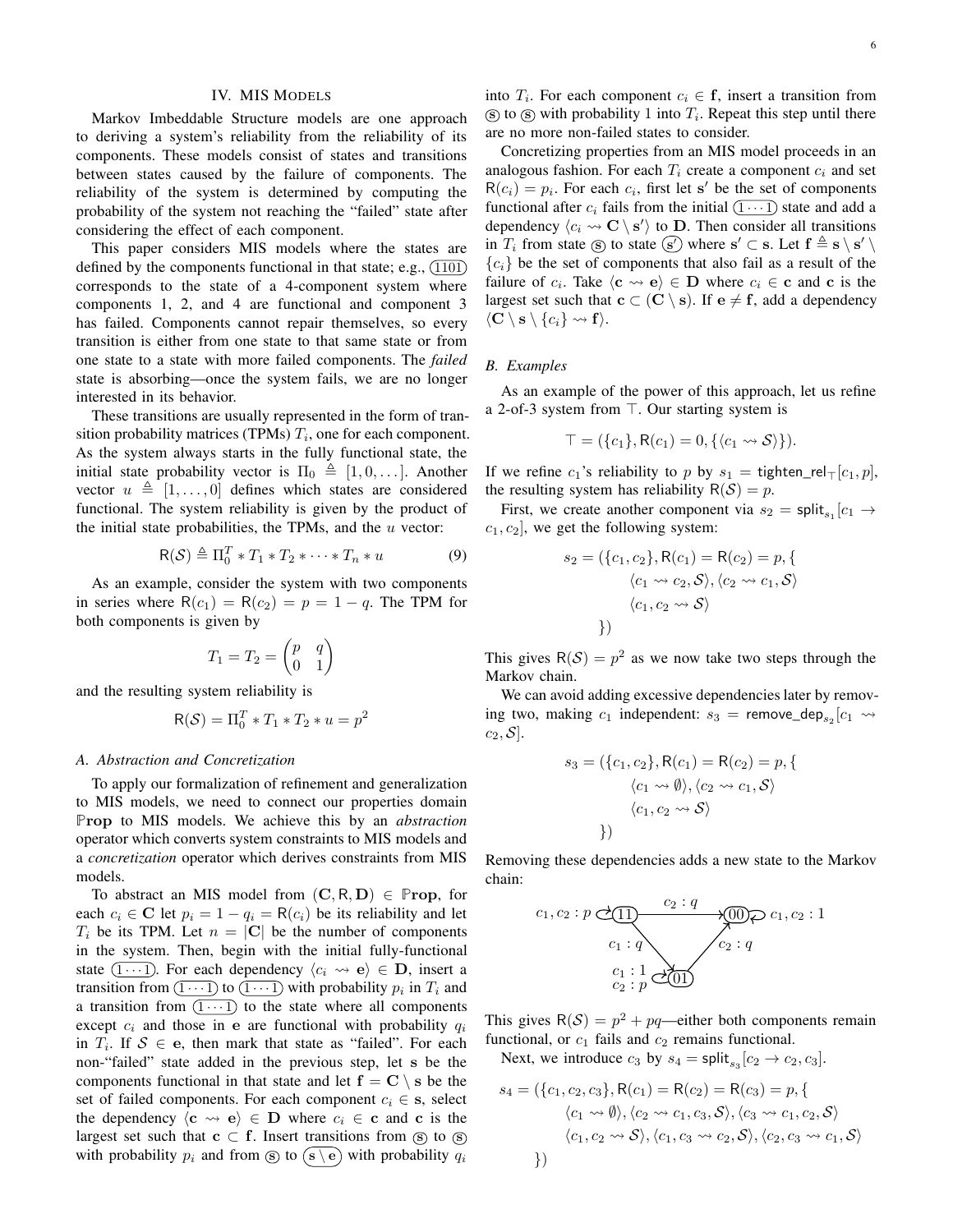The Markov chain is similar to the one abstracted from  $s_3$ , but  $c_3$  adds its own transition probabilities. This gives  $R(S) =$  $p^3 + p^2q$ —either all components remain functional, or  $c_1$  fails and  $c_2$  and  $c_3$  remain functional.

Finally, we arrive at the desired 2-of-3 system by removing unneeded dependencies:  $s_5$  = remove\_dep<sub>s4</sub> [ $c_2 \rightsquigarrow c_1, c_3, S$ ] and  $s_6$  = remove\_dep<sub>s<sub>5</sub></sub> [ $c_3 \rightsquigarrow c_1, c_2, S$ ].

$$
s_6 = (\{c_1, c_2, c_3\}, \mathsf{R}(c_1) = \mathsf{R}(c_2) = \mathsf{R}(c_3) = p, \{ \langle c_1 \leadsto \emptyset \rangle, \langle c_2 \leadsto \emptyset \rangle, \langle c_3 \leadsto \emptyset \rangle \}
$$

$$
\langle c_1, c_2 \leadsto \mathcal{S} \rangle, \langle c_1, c_3 \leadsto c_2, \mathcal{S} \rangle, \langle c_2, c_3 \leadsto c_1, \mathcal{S} \rangle \}
$$

The abstracted Markov chain has two new states:



This gives  $R(S) = p^3 + 3p^2q$ —either all components remain functional, or only one fails.

# V. RELATED WORK

<span id="page-6-2"></span>Markov chains form the theoretical basis for numerous system reliability analyses. Of particular relevance to this work are two applications of MIS modeling to smart grids power grids augmented with cyber monitoring and control capabilities to improve their dependability [\[3\]](#page-6-4), [\[4\]](#page-6-5). These studies demonstrate how MIS modeling can be applied to realworld systems to capture system reliability and component interdependencies.

Refinement of specifications for software programs has been studied extensively; see [\[5\]](#page-6-6) for an introduction and [\[6\]](#page-6-7) for a recent survey of the literature. The essence of program specification and refinement is augmenting a programming language with a specification language. Thus, programs become specifications that are executable. To derive programs from non-executable specifications, a refinement relation is defined and various refinements of specifications are developed. This allows one to start with a high-level specification of a program's behavior and derive, through repeated refinement, an executable program whose specification refines the initial specification.

Research on refinement of Markov chains has taken two forms. The first focuses on Interval Markov Chains (IMCs) and their extension, Constraint Markov Chains (CMCs) [\[7\]](#page-6-8), [\[8\]](#page-7-0). In these formalisms, transition probabilities are not given exactly, but are bounded within an interval or given by algebraic constraints, respectively. As each IMC or CMC corresponds to a collection of Markov chains that satisfy the requirements given, it is possible to define refinement directly in terms of these formalisms, rather than using a separate "system

constraints" formalism, as we do. Each system specification can be written as an IMC or CMC and then refined into a complete system model via refinement and conjunction operations.

The second approach uses counterexample generation to validate Markov chain abstractions used in model checking [\[9\]](#page-7-1). Starting with a coarse approximation of the original Markov chain, model checking is performed until a counterexample is found. This counterexample is checked against the original specification; if the counterexample does not hold, the approximate system is refined so the counterexample no longer holds. This process repeats until a genuine counterexample is found (one that holds for the original specification) or the model checking algorithm cannot find a counterexample. A related work [\[10\]](#page-7-2) bounds the uncertainty introduced by this approach to state-space reduction by separately modeling the uncertainty present in the model and the uncertainty added through abstraction.

### VI. CONCLUSION

<span id="page-6-3"></span>In this paper, we have proposed and demonstrated an approach to refinement and generalization of MIS reliability models. Key to this approach is a system constraints domain, which captures the behavior of a system in an abstract, easily manipulated fashion. These constraints describe the components of the system, their reliability, and dependencies that describe how one set of component failures can trigger another. Given these constraints, we create generalization and refinement operators that allow us to relax or add constraints as needed. Thus, we can simplify a system for easier evaluation by generalizing it or we can iteratively develop one through repeated refinement. Finally, we link these constraints to MIS reliability models, enabling us to refine or generalize models of a common modeling formalism.

We plan to extend the refinement framework to other modeling formalisms and to define higher-level modeling operations, e.g., model composition, in terms of refinement. Furthermore, we intend to implement this as a software tool so that it can be easily applied to large-scale systems.

#### **REFERENCES**

- <span id="page-6-0"></span>[1] W. Kuo and M. J. Zuo, *Optimal reliability modeling: principles and applications*. John Wiley & Sons, 2003.
- <span id="page-6-1"></span>[2] N. Jarus, S. Sedigh Sarvestani, and A. R. Hurson, "Formalizing cyberâ $\tilde{A}$  Sphysical system model transformation via abstract interpretation," in *19th IEEE International Symposium on High Assurance Systems Engineering (HASE)*, pp. 107–114, Jan. 2019.
- <span id="page-6-4"></span>[3] M. N. Albasrawi, N. Jarus, K. A. Joshi, and S. Sedigh Sarvestani, "Analysis of reliability and resilience for smart grids," in *38th Annual IEEE Computer Software and Applications Conference*, pp. 529–534, July 2014.
- <span id="page-6-5"></span>[4] K. Marashi, S. Sedigh Sarvestani, and A. R. Hurson, "Consideration of cyber-physical interdependencies in reliability modeling of smart grids," *IEEE Trans. on Sustainable Computing*, vol. 3, pp. 73–83, Apr. 2018.
- <span id="page-6-6"></span>[5] C. Morgan, *Programming from Specifications*. Prentice Hall international series in computer science, Prentice Hall, 1990.
- <span id="page-6-7"></span>[6] S. Gulwani, O. Polozov, and R. Singh, "Program synthesis," *Foundations and Trends in Programming Languages*, vol. 4, pp. 1–119, July 2017.
- <span id="page-6-8"></span>[7] B. Caillaud, B. Delahaye, K. G. Larsen, A. Legay, M. L. Pedersen, and A. Wąsowski, "Compositional design methodology with constraint Markov chains," in *7th International Conference on the Quantitative Evaluation of Systems*, pp. 123–132, Sept. 2010.